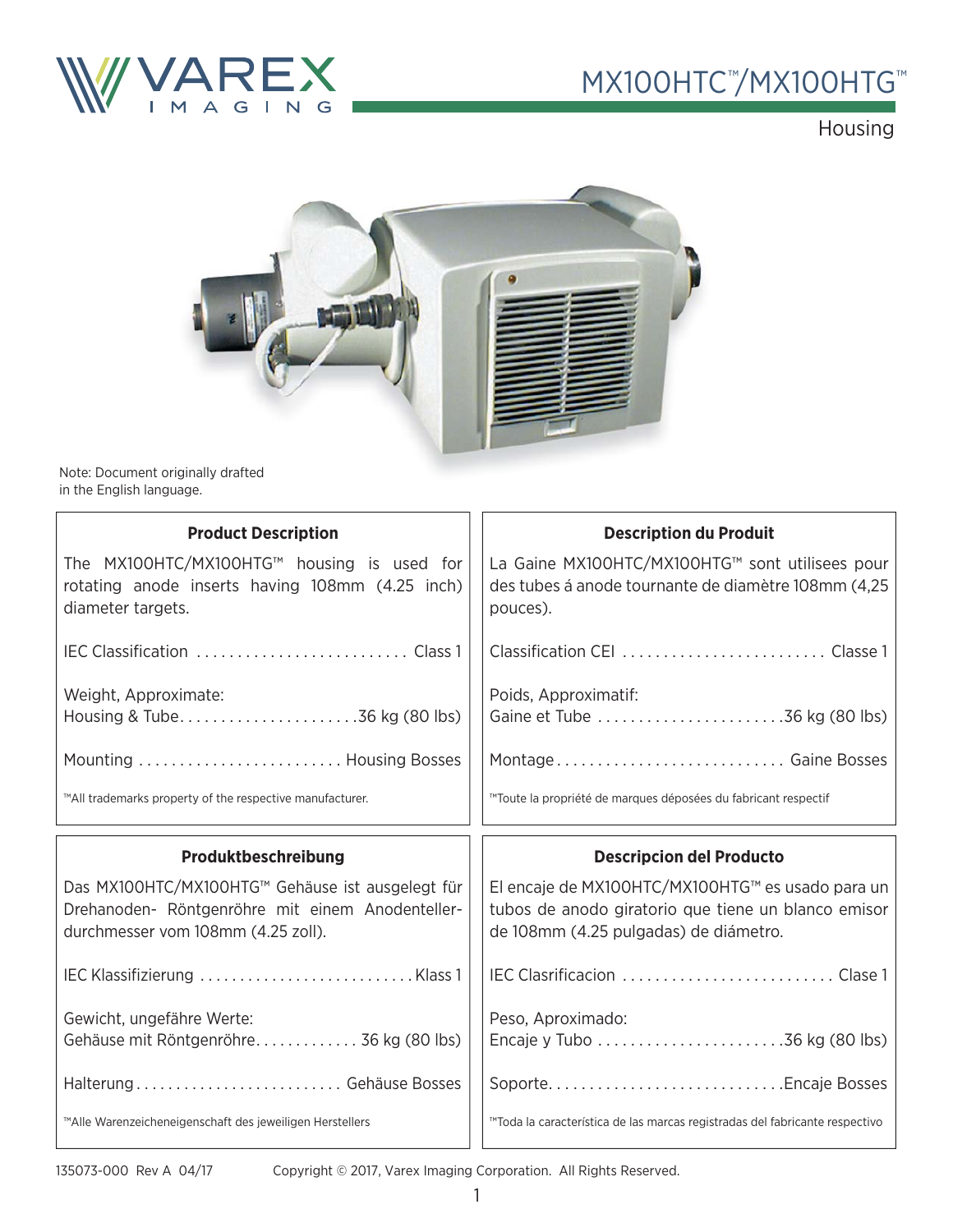

| <b>Product Description</b>                                                                                   |                                |  |
|--------------------------------------------------------------------------------------------------------------|--------------------------------|--|
|                                                                                                              |                                |  |
| <b>Grid Control Voltages</b><br>Typical Bias Voltage for Cutoff at 125 kV  -3600 Vdc                         |                                |  |
| Maximum X-Ray Tube Assembly Heat Content 1,481 kJ (2,073 kHU)                                                |                                |  |
| Maximum Continuous Heat Dissipation                                                                          |                                |  |
| X-Ray Tube Assembly                                                                                          |                                |  |
| Loading Factors for Leakage Radiation  150 kV, 4.0 mA                                                        |                                |  |
| Temperature Limits for Storage and Transport  -9°C to +70°C<br>Atmospheric Pressure Range  70 kPa to 106 kPa |                                |  |
|                                                                                                              |                                |  |
|                                                                                                              | 6A @ 125 Vac or 7A @ 30 Vac/dc |  |
| Thermal Switch (Overload)  Normally Closed                                                                   |                                |  |
|                                                                                                              | 6A @ 125 Vac or 7A @ 30 Vac/dc |  |
|                                                                                                              |                                |  |
|                                                                                                              | 1A @ 125 Vac or 30 Vdc         |  |
| X-Ray Tube Assembly (Complies to)  IEC 60601-2-28                                                            |                                |  |

| <b>Description du Produit</b>                                 |                                  |
|---------------------------------------------------------------|----------------------------------|
| Entre Grille et Cathode.(sí necessaire)  -4 kV                |                                  |
| Potentiel de controle de grille                               |                                  |
| Capacité thermique de la gaine  1,481 kJ (2,073 kUC)          |                                  |
| Dissipation thermique continue de la gaine                    |                                  |
| Ensemble Radiogène                                            |                                  |
| Technique de mesure du courant de fuite  150 kV, 4,0 mA       |                                  |
| Limites de Température Pour le Transport et Pour L'Emmasinage |                                  |
| Interrupteur Thermique (ventilateur)  Normalement Ouvert      | 6A a 125 Vca ou 7A a 30 Vca/cc   |
| Interrupteur Thermique (surcharger)  Normalement Fermé        | 15A a 125 Vca ou 10A a 30 Vca/cc |
|                                                               |                                  |
| Interrupteur de Pression  Normalement Fermé                   | 1A a 125 Vca ou 30 Vcc           |
| Les ensembles gaine/tube (Conforme aux) CEI 60601-2-28        |                                  |

#### **Produktbeschreibung**

#### **Descripcion del Producto**

| Produktbeschreibung                                             | <b>Descripcion del Producto</b>                                    |
|-----------------------------------------------------------------|--------------------------------------------------------------------|
|                                                                 |                                                                    |
|                                                                 |                                                                    |
|                                                                 |                                                                    |
| Gitter zu Kathode.(Im Anwendungsfall)  -4 kV                    |                                                                    |
| Gittersteuerspannungen                                          | Voltaje de Rejillas Controlada                                     |
| Typische Vorspannung für Abschaltung bei 125 kV  -3600 Vdc      | Voltaje controlado tipico con interruptor a 125 kV  -3600 Vdc      |
|                                                                 |                                                                    |
| Wärmespeicherkapazitat des Gehäuses  1,481 kJ (2,073 kHU)       | Capacidad del almacenaje termal de encaje  1,481 kJ (2,073 kHU)    |
| Maximale Wärmeverteilung                                        | Difusion del calor continuo del encaie                             |
| mit Wärmetauscher  988 W (1,383 HU/sek)                         |                                                                    |
| Eigenfilterwert des Röntgenstrahlers  1.0 mm Al IEC 60522       | Ensamblaje de Tubo de Rayos X                                      |
|                                                                 |                                                                    |
| Temperaturgrenzen für Aufbewahrung und Transport  -9°C zu +70°C | Temperatura Limitada de Almacen y Transporte  -9°C a +70°C         |
|                                                                 |                                                                    |
|                                                                 | Límites de la presión atmosférica  70 kPa a 106 kPa                |
| Thermoschalter (ventilator)  normalerweise offen                | Interruptor Termal (ventilador)  Normalmente Abierto               |
| 6A @ 125 Vac oder 7A @ 30 Vac/dc                                | 6A @ 125 Vac o 7 A @ 30 Vac/dc                                     |
|                                                                 |                                                                    |
|                                                                 |                                                                    |
| Thermoschalter (überladen)  normalerweise geschlossen           | Interruptor Termal (sobrecarga)  Normalmente Cerrado               |
| 6A @ 125 Vac oder 7A @ 30 Vac/dc                                | 15A @ 125 Vac o 10 A @ 30 Vac/dc                                   |
|                                                                 |                                                                    |
|                                                                 |                                                                    |
|                                                                 | Interruptor de Presión  Normalmente Cerrado                        |
| 1A @ 125 Vac oder 30 Vdc                                        | 1A @ 125 Vac o 30 Vdc                                              |
|                                                                 |                                                                    |
|                                                                 |                                                                    |
| Röntgenstrahler (Enstprechen)  IEC 60601-2-28                   | Ensamblaje de tubo de los Rayos X (Conformarse de)  IEC 60601-2-28 |
|                                                                 |                                                                    |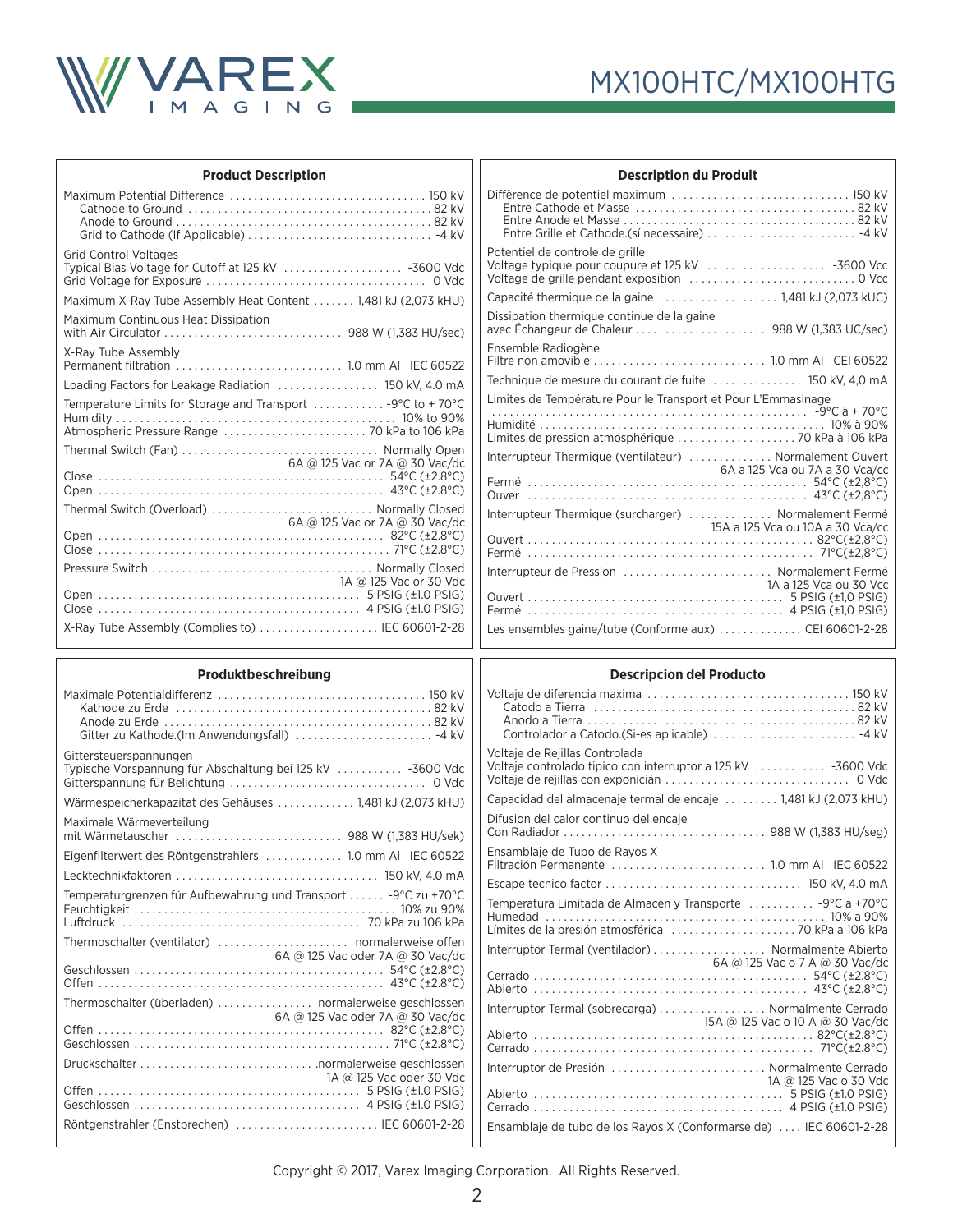

# MX100HTC/MX100HTG

Housing Outline Drawing Dessin d' Encombrement de la Gaine Mabseichnungen des Gehäuses Esquema Detallado del Encaje

Dimensions are for reference only Les dimensions sont pour la référence seulement Maße sind als nur Referenz Las dimensiones están para la referencia solamente

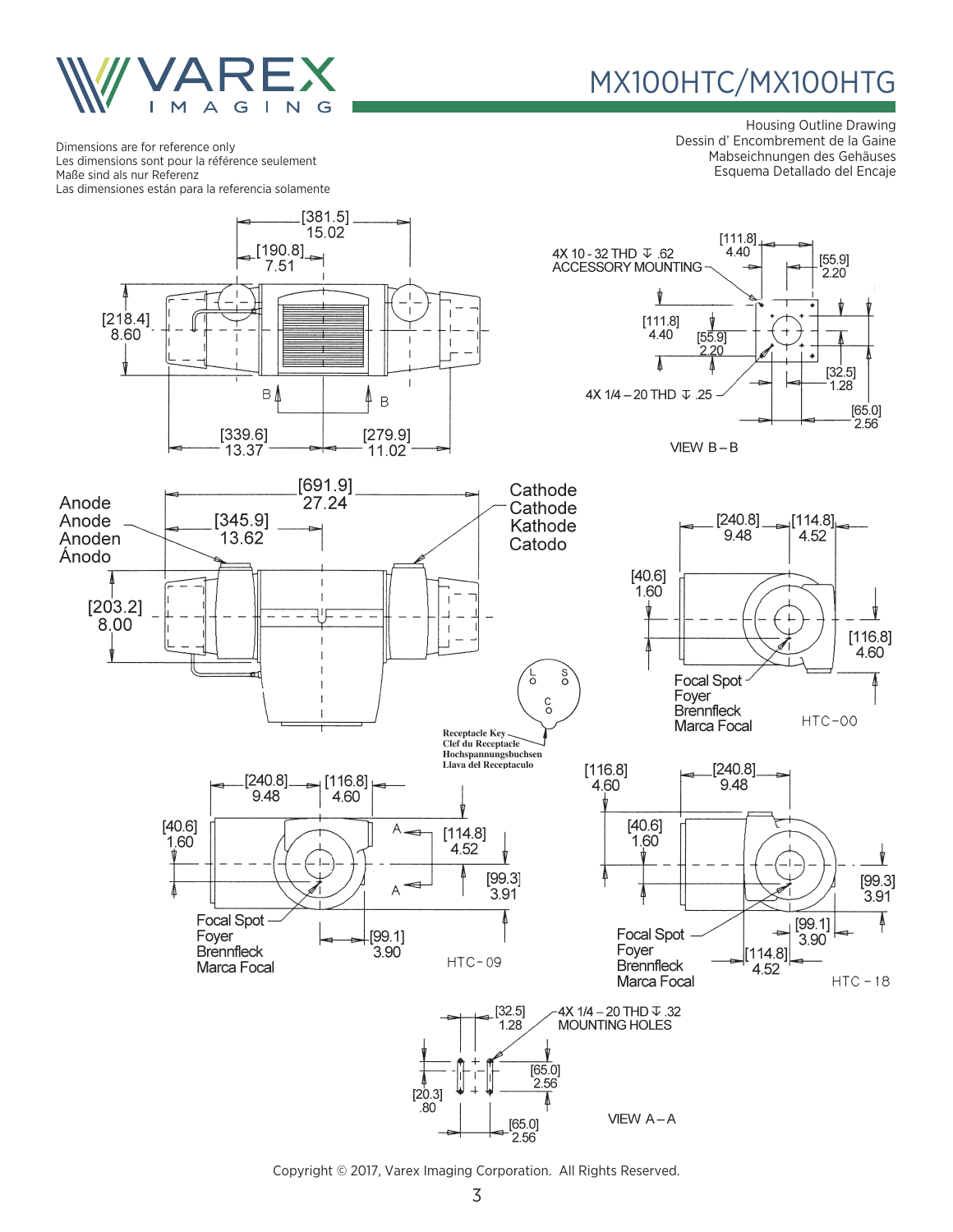

# MX100HTC/MX100HTG

Stator Ratings and Characteristics Spécificités et Caractéristiques du Stator Statornennleistungen und Merkmale Caracteristicas y Clarificacion de la Bovina



Immediately following high speed anode rotation, the rotor speed must be reduced to 4000 r/min or less within 10 seconds using a suitable dynamic braking device. anode se approx. 1 seconde. Immédiatement aprés la rotation à 4000 t/min ou moins en 10 secondes en utilisant un système de freinage dynamique approprié.

**Stator Power:** 

#### **Poder de la Bovina:**

La velocidad maxima del anodo giratorio es obtenida por el poder del arrancador y es relacionado con el peso y diametro del anodo. La bovina de MX-100 es usada con velocidad regular y velocidad alta al principio. Toma aproximado 1 segundo para obtener la velocidad alta del anodo giratorio para las tubos la serie de 108mm (4.25 pulgada) anodo.

Immediatamente despues de obtener la velocidad alta del anodo giratario, la velocidad del rotador debe der reducida a 4000 r/min ó menos en 10 segundos usado un sistema dunamico y apropiado para reducir la velocidad.

Copyright © 2017, Varex Imaging Corporation. All Rights Reserved.

Anodentellers der 4.25 zoll (108mm) Anoden Röntgenröhren ungefähr 1 Sekunde. Unter Verwendung einer geeigneten Anogenbremse muß die Drehzahl nach hochtourigem Betrieb unmittelbar auf weniger als 4,000 U/min reduziert werden.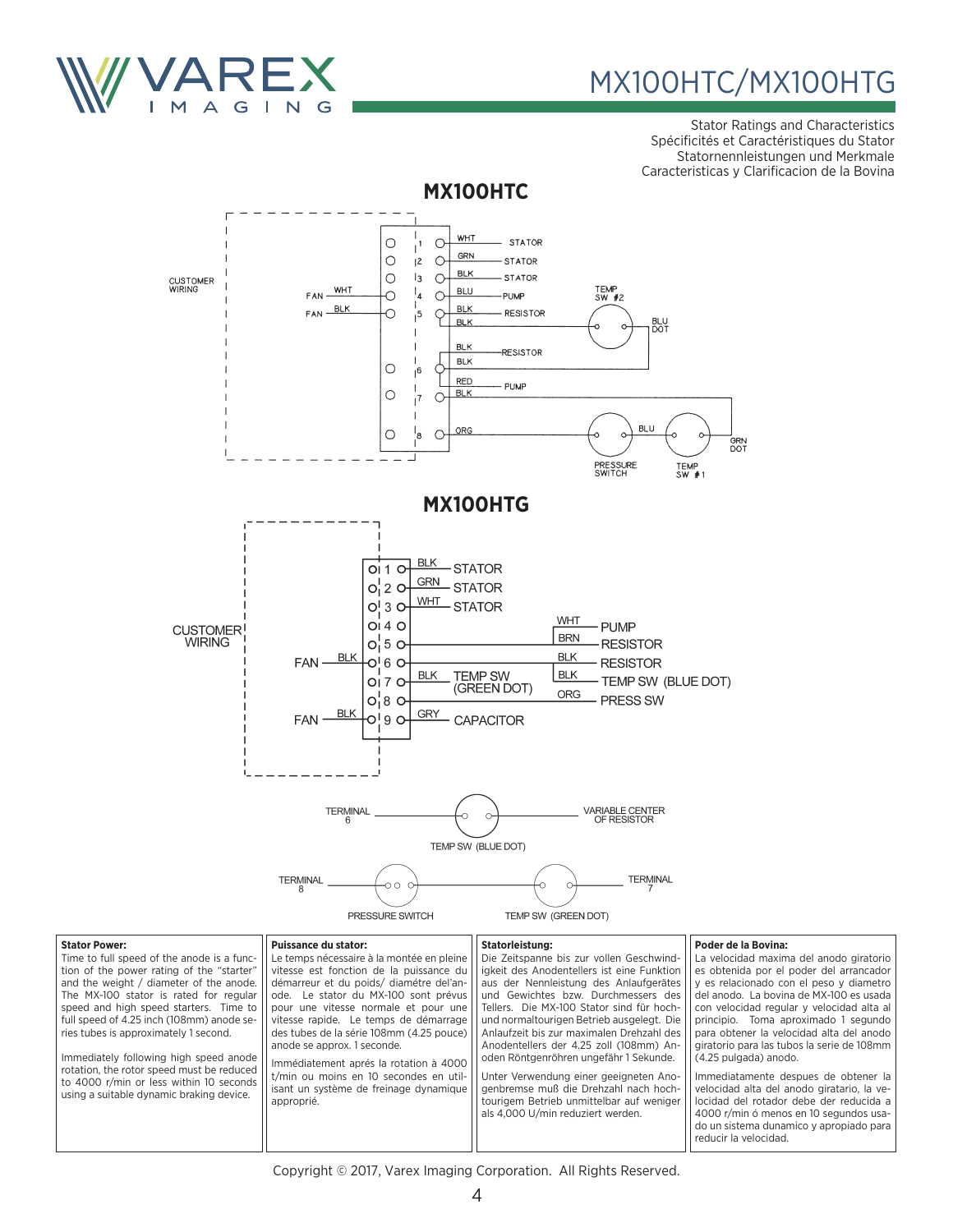

Housing Cooling Characteristics Caractéristiques de Refroidissement de la Gaine Gehäuseabkühlungscharakteristiken Caracteristicas de Enfriamiento del Encaje

### **MX100HTC**